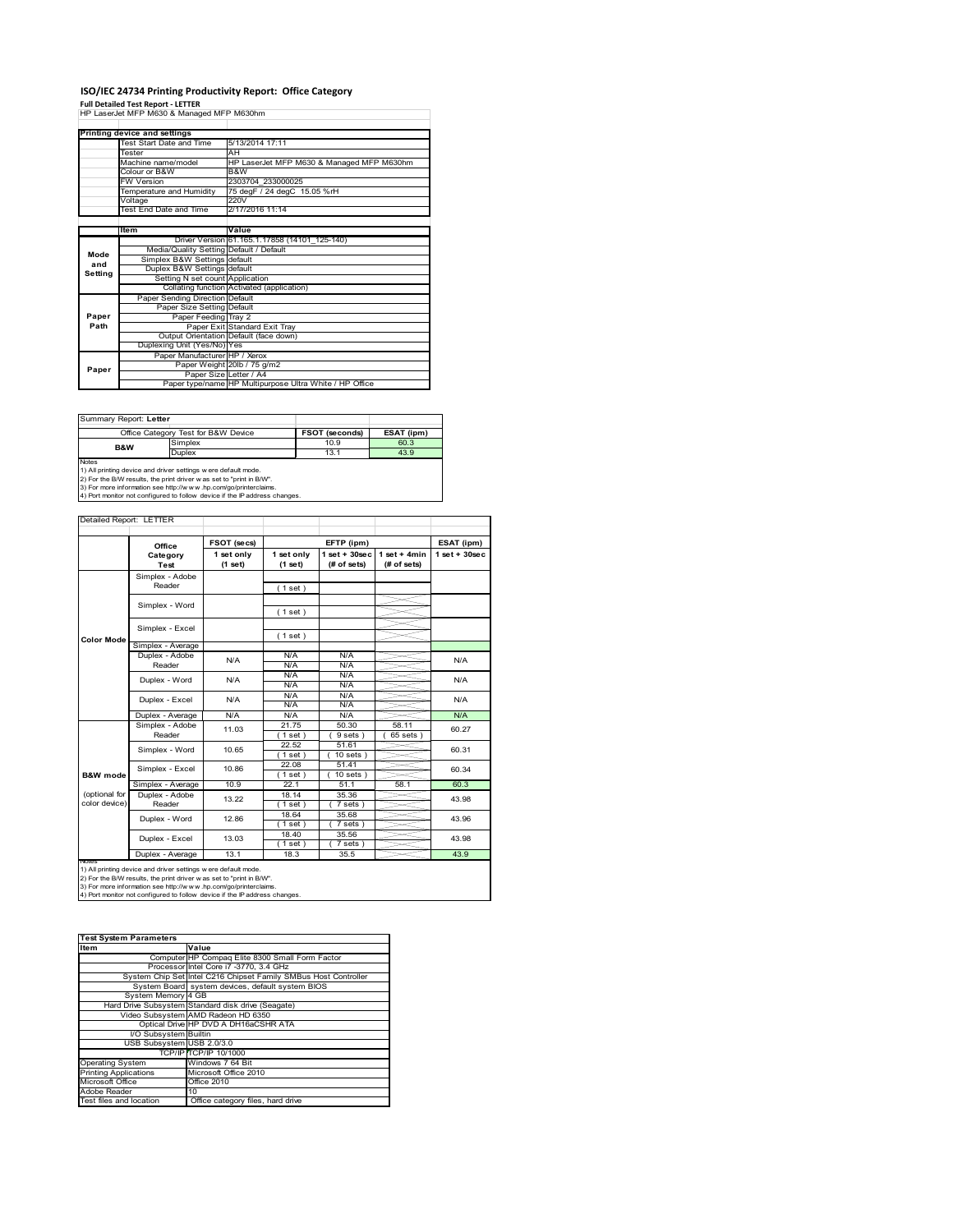# **ISO/IEC 24734 Printing Productivity Report: Office Category Full Detailed Test Report ‐ A4** HP LaserJet MFP M630 & Managed MFP M630hm

|         | Printing device and settings            |                                                         |  |  |
|---------|-----------------------------------------|---------------------------------------------------------|--|--|
|         | Test Start Date and Time                | 5/13/2014 17:11                                         |  |  |
|         | Tester                                  | AН                                                      |  |  |
|         | Machine name/model                      | HP LaserJet MFP M630 & Managed MFP M630hm               |  |  |
|         | Colour or B&W                           | B&W                                                     |  |  |
|         | <b>FW Version</b>                       | 2303704 233000025                                       |  |  |
|         | Temperature and Humidity                | 75 degF / 24 degC 15.05 %rH                             |  |  |
|         | Voltage                                 | 220V                                                    |  |  |
|         | Test End Date and Time                  | 2/17/2016 11:14                                         |  |  |
|         |                                         |                                                         |  |  |
|         | Item                                    | Value                                                   |  |  |
|         |                                         | Driver Version 61.165.1.17858 (14101_125-140)           |  |  |
| Mode    | Media/Quality Setting Default / Default |                                                         |  |  |
| and     | Simplex B&W Settings default            |                                                         |  |  |
| Setting | Duplex B&W Settings default             |                                                         |  |  |
|         | Setting N set count Application         |                                                         |  |  |
|         |                                         | Collating function Activated (application)              |  |  |
|         | Paper Sending Direction Default         |                                                         |  |  |
|         | Paper Size Setting Default              |                                                         |  |  |
| Paper   | Paper Feeding Tray 2                    |                                                         |  |  |
| Path    |                                         | Paper Exit Standard Exit Tray                           |  |  |
|         |                                         | Output Orientation Default (face down)                  |  |  |
|         | Duplexing Unit (Yes/No) Yes             |                                                         |  |  |
|         | Paper Manufacturer HP / Xerox           |                                                         |  |  |
| Paper   |                                         | Paper Weight 20lb / 75 g/m2                             |  |  |
|         |                                         | Paper Size Letter / A4                                  |  |  |
|         |                                         | Paper type/name HP Multipurpose Ultra White / HP Office |  |  |

| Summary Report: A4                                             |                                                                   |                       |            |  |  |  |  |
|----------------------------------------------------------------|-------------------------------------------------------------------|-----------------------|------------|--|--|--|--|
|                                                                | Office Category Test for B&W Device                               | <b>FSOT (seconds)</b> | ESAT (ipm) |  |  |  |  |
| <b>B&amp;W</b>                                                 | Simplex                                                           | 11.1                  | 57.4       |  |  |  |  |
|                                                                | Duplex                                                            | 13.3                  | 41.9       |  |  |  |  |
| <b>Notes</b>                                                   |                                                                   |                       |            |  |  |  |  |
| 1) All printing device and driver settings w ere default mode. |                                                                   |                       |            |  |  |  |  |
|                                                                | 2) For the BAN reculte the print driver was eat to "print in BAN" |                       |            |  |  |  |  |

2) For the B/W results, the print driver w as set to "print in B/W".<br>3) For more information see http://w w w .hp.com/go/printerclaims.<br>4) Port monitor not configured to follow device if the IP address changes.

|                                                  | Office            | FSOT (secs)<br>EFTP (ipm) |                       | ESAT (ipm)                        |                               |                 |  |
|--------------------------------------------------|-------------------|---------------------------|-----------------------|-----------------------------------|-------------------------------|-----------------|--|
|                                                  | Category<br>Test  | 1 set only<br>(1 set)     | 1 set only<br>(1 set) | $1$ set + $30$ sec<br>(# of sets) | $1$ set + 4min<br>(# of sets) | $1$ set + 30sec |  |
|                                                  | Simplex - Adobe   |                           |                       |                                   |                               |                 |  |
|                                                  | Reader            |                           | (1 set)               |                                   |                               |                 |  |
|                                                  | Simplex - Word    |                           |                       |                                   |                               |                 |  |
|                                                  |                   |                           | (1 set)               |                                   |                               |                 |  |
| Colour                                           | Simplex - Excel   |                           |                       |                                   |                               |                 |  |
| Mode                                             |                   |                           | (1 set)               |                                   |                               |                 |  |
|                                                  | Simplex - Average |                           |                       |                                   |                               |                 |  |
|                                                  | Duplex - Adobe    | N/A                       | N/A                   | N/A                               |                               | N/A             |  |
|                                                  | Reader            |                           | N/A                   | N/A                               |                               |                 |  |
|                                                  | Duplex - Word     | N/A                       | N/A                   | N/A                               |                               | N/A             |  |
|                                                  |                   |                           | N/A                   | N/A                               |                               |                 |  |
|                                                  | Duplex - Excel    | N/A                       | N/A                   | N/A                               |                               | N/A             |  |
|                                                  |                   |                           | N/A                   | N/A                               |                               |                 |  |
|                                                  | Duplex - Average  | N/A                       | N/A                   | N/A                               |                               | N/A             |  |
|                                                  | Simplex - Adobe   | 11.23                     | 21.36                 | 48.19                             | 55.71                         | 57.41           |  |
|                                                  | Reader            |                           | $1$ set)              | $9 sets$ )                        | 63 sets                       |                 |  |
|                                                  | Simplex - Word    | 10.94                     | 21.92                 | 48.66                             |                               | 57.46           |  |
|                                                  |                   |                           | (1 set)               | 9 sets)                           |                               |                 |  |
|                                                  | Simplex - Excel   | 11.11                     | 21.59                 | 48.48                             |                               | 57.38           |  |
| <b>B&amp;W</b> mode                              |                   |                           | $1$ set)              | 9 sets)                           |                               |                 |  |
|                                                  | Simplex - Average | 11.1                      | 21.6                  | 48.4                              | 55.7                          | 57.4            |  |
| (optional for                                    | Duplex - Adobe    | 13.45                     | 17.82                 | 33.90                             |                               | 41.90           |  |
| color device)                                    | Reader            |                           | $1$ set               | $7 sets$ )                        |                               |                 |  |
|                                                  | Duplex - Word     | 13.11                     | 18.30                 | 34.14                             |                               | 41.92           |  |
|                                                  |                   |                           | (1 set)               | $7 sets$ )                        |                               |                 |  |
|                                                  | Duplex - Excel    | 13.28                     | 18.06                 | 34.08                             |                               | 41.94           |  |
|                                                  |                   |                           | (1 set)               | $7 sets$ )                        |                               |                 |  |
| 41.9<br>Duplex - Average<br>13.3<br>34.0<br>18.0 |                   |                           |                       |                                   |                               |                 |  |

| <b>Test System Parameters</b> |                                                                 |  |  |
|-------------------------------|-----------------------------------------------------------------|--|--|
| <b>Item</b>                   | Value                                                           |  |  |
|                               | Computer HP Compag Elite 8300 Small Form Factor                 |  |  |
|                               | Processor Intel Core i7 -3770, 3.4 GHz                          |  |  |
|                               | System Chip Set Intel C216 Chipset Family SMBus Host Controller |  |  |
|                               | System Board system devices, default system BIOS                |  |  |
| System Memory 4 GB            |                                                                 |  |  |
|                               | Hard Drive Subsystem Standard disk drive (Seagate)              |  |  |
|                               | Video Subsystem AMD Radeon HD 6350                              |  |  |
|                               | Optical Drive HP DVD A DH16aCSHR ATA                            |  |  |
| I/O Subsystem Builtin         |                                                                 |  |  |
| USB Subsystem USB 2.0/3.0     |                                                                 |  |  |
|                               | TCP/IP TCP/IP 10/1000                                           |  |  |
| <b>Operating System</b>       | Windows 7 64 Bit                                                |  |  |
| <b>Printing Applications</b>  | Microsoft Office 2010                                           |  |  |
| Microsoft Office              | <b>Office 2010</b>                                              |  |  |
| Adobe Reader                  | 10                                                              |  |  |
| Test files and location       | Office category files, hard drive                               |  |  |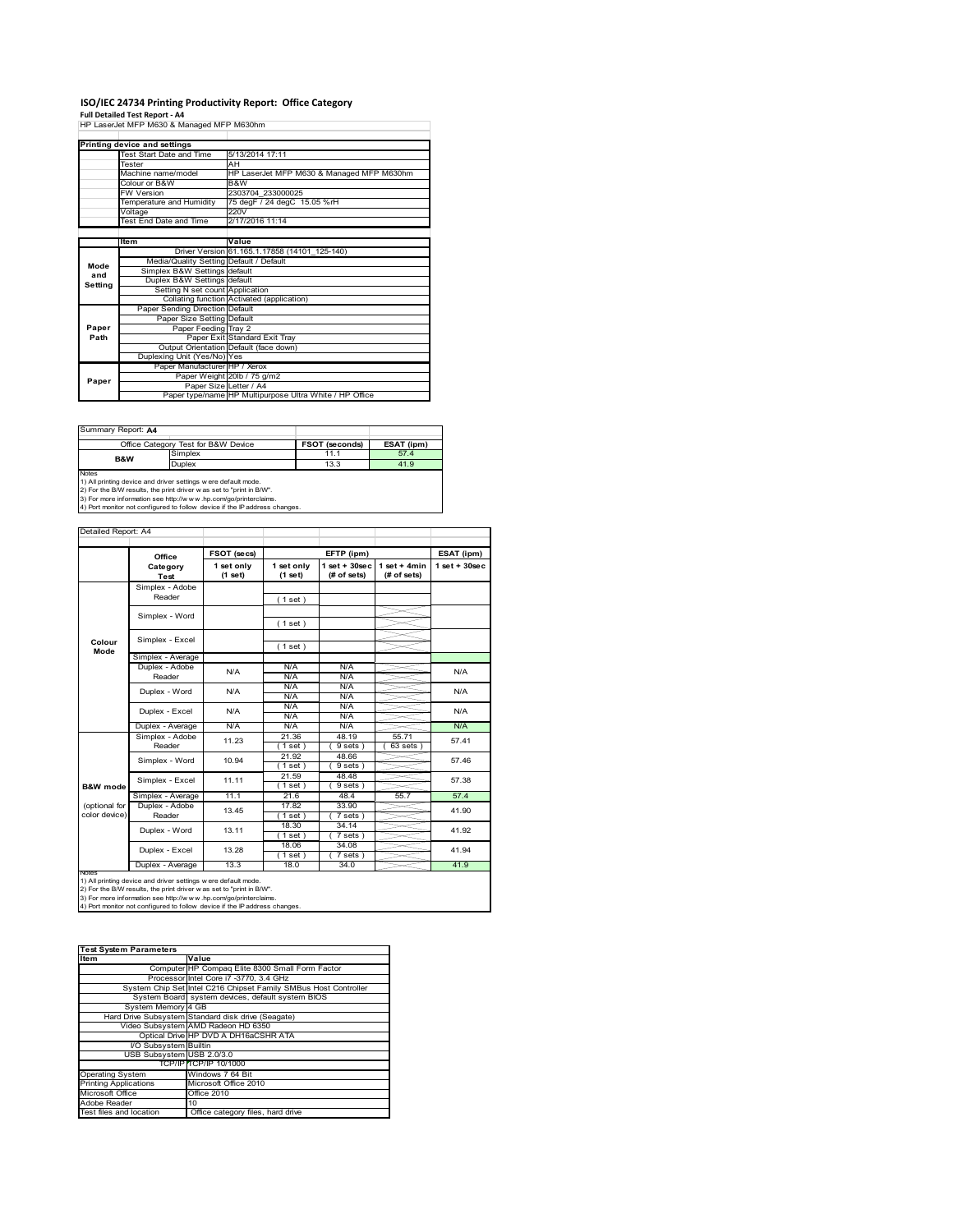# **ISO/IEC 29183 Copy Productivity Report**

### **Full Detailed Test Report ‐ LETTER**

|      | HP LaserJet MFP M630 & Managed MFP M630hm |                                                              |
|------|-------------------------------------------|--------------------------------------------------------------|
|      |                                           |                                                              |
|      | <b>Machine Setup Information</b>          |                                                              |
|      | Test Start Date and Time 5/16/2014 13:04  |                                                              |
|      | TesterIAH                                 |                                                              |
|      |                                           | Machine name/model HP LaserJet MFP M630 & Managed MFP M630hm |
|      | Colour or B&W B&W                         |                                                              |
|      |                                           | FW Version 2303704 233000025                                 |
|      | Configuration (options) Not Specified     |                                                              |
|      |                                           | Temperature and Humidity 75 degF / 24 degC 36.16 %rH         |
|      | Test End Date and Time: 3/14/2016 15:07   |                                                              |
|      |                                           |                                                              |
|      | Pre-set Item                              | <b>Pre-set Value</b>                                         |
|      | Output Resolution Default                 |                                                              |
|      | Output Quality Default                    |                                                              |
| Mode |                                           | Copying Mode Colour for Colour and B&W for B&W               |
|      | Auto Density Adjustment Default           |                                                              |
|      |                                           | Collating function Set in Control Panel                      |

|           |                                 | Collating function Set in Control Panel                 |
|-----------|---------------------------------|---------------------------------------------------------|
| Paper     | Paper Sending Direction Default |                                                         |
|           | Paper Type Setting Default      |                                                         |
| Paper     | Paper Feeding Tray 2            |                                                         |
| Path      | Paper Exit Default              |                                                         |
|           |                                 | Face Up Exit Default (face down)                        |
|           | Fixing Capability Default       |                                                         |
| Temporary | Image Quality Stability Default |                                                         |
| Stop      | Capacity of Paper Default       |                                                         |
|           | Others None                     |                                                         |
|           |                                 |                                                         |
|           | Paper Manufacturer HP / Xerox   |                                                         |
| Paper     |                                 | Paper Weight 20lb / 75 g/m2                             |
|           | Paper Size Letter / A4          |                                                         |
|           |                                 | Paper type/name HP Multipurpose Ultra White / HP Office |

| Summary Report: Letter |              |             |  |  |  |
|------------------------|--------------|-------------|--|--|--|
|                        |              |             |  |  |  |
|                        | <b>sFCOT</b> | sESAT (ipm) |  |  |  |
| <b>B&amp;W</b>         |              | 60 3        |  |  |  |
| <b>Notes</b>           |              |             |  |  |  |

First Copy Out and Copy Speed measured using ISO/IEC 29183, excludes first set of test documents. For more information see http://w w w .hp.com/go/printerclaims. Exact speed varies depending on the system configuration and document.

| Detailed Report: LETTER |           |              |       |             |                |             |  |
|-------------------------|-----------|--------------|-------|-------------|----------------|-------------|--|
|                         |           |              |       |             |                |             |  |
| <b>Target</b>           |           | sFCOT (secs) |       | sEFTP (ipm) |                |             |  |
|                         |           |              | 1copy | 1copy+30sec | 1copy+4minutes | sESAT (ipm) |  |
|                         | A         | 7.08         | 8.47  | 51.34       | 58.74          | 60.33       |  |
|                         |           |              |       | 36 sets     | 257 sets       |             |  |
|                         | B         | 7.12         | 8.41  | 51.58       |                | 60.38       |  |
|                         |           |              |       | 36 sets     |                |             |  |
| B&W                     | C<br>7.06 |              | 8.49  | 51.30       |                | 60.32       |  |
|                         |           |              |       | 35 sets     |                |             |  |
|                         | D         | 7.10         | 8.44  | 51.06       |                | 60.35       |  |
|                         |           |              |       | 35 sets     |                |             |  |
|                         | Average   | 7.1          | 8.4   | 51.3        | 58.7           | 60.3        |  |

Notes

First Copy Out and Copy Speed measured using ISO/IEC 29183, excludes first set of test documents. For more information see http://w w w .hp.com/go/printerclaims. Exact speed varies depending on the system configuration and document.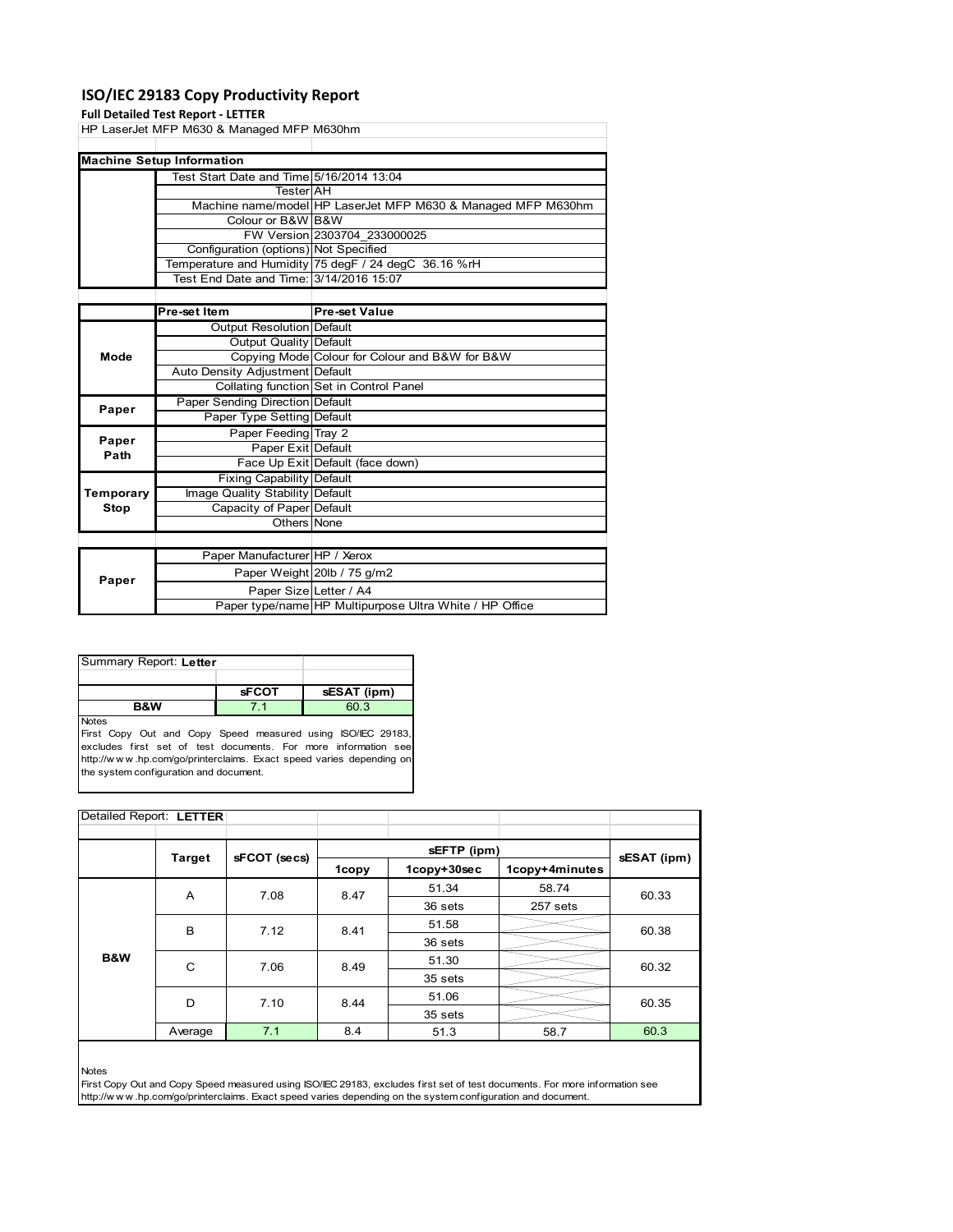# **ISO/IEC 29183 Copy Productivity Report**

### **Full Detailed Test Report ‐ A4**

| HP LaserJet MFP M630 & Managed MFP M630hm |                                          |                                                              |  |  |  |
|-------------------------------------------|------------------------------------------|--------------------------------------------------------------|--|--|--|
|                                           |                                          |                                                              |  |  |  |
|                                           | <b>Machine Setup Information</b>         |                                                              |  |  |  |
|                                           | Test Start Date and Time 5/16/2014 13:04 |                                                              |  |  |  |
|                                           | TesterIAH                                |                                                              |  |  |  |
|                                           |                                          | Machine name/model HP LaserJet MFP M630 & Managed MFP M630hm |  |  |  |
|                                           | Colour or B&W B&W                        |                                                              |  |  |  |
|                                           |                                          | FW Version 2303704 233000025                                 |  |  |  |
|                                           | Configuration (options) Not Specified    |                                                              |  |  |  |
|                                           |                                          | Temperature and Humidity 75 degF / 24 degC 36.16 %rH         |  |  |  |
|                                           | Test End Date and Time: 3/14/2016 15:07  |                                                              |  |  |  |
|                                           |                                          |                                                              |  |  |  |
|                                           | Pre-set Item                             | <b>Pre-set Value</b>                                         |  |  |  |
|                                           | <b>Output Resolution Default</b>         |                                                              |  |  |  |
|                                           | Output Quality Default                   |                                                              |  |  |  |
| Mode                                      |                                          | Copying Mode Colour for Colour and B&W for B&W               |  |  |  |
|                                           | Auto Density Adjustment Default          |                                                              |  |  |  |
|                                           |                                          | Collating function Set in Control Panel                      |  |  |  |

| Paper     | Paper Sending Direction Default  |                                                         |  |  |
|-----------|----------------------------------|---------------------------------------------------------|--|--|
|           | Paper Type Setting Default       |                                                         |  |  |
| Paper     | Paper Feeding Tray 2             |                                                         |  |  |
| Path      | Paper Exit Default               |                                                         |  |  |
|           |                                  | Face Up Exit Default (face down)                        |  |  |
|           | <b>Fixing Capability Default</b> |                                                         |  |  |
| Temporary | Image Quality Stability Default  |                                                         |  |  |
| Stop      | Capacity of Paper Default        |                                                         |  |  |
|           | Others None                      |                                                         |  |  |
|           |                                  |                                                         |  |  |
|           | Paper Manufacturer HP / Xerox    |                                                         |  |  |
| Paper     |                                  | Paper Weight 20lb / 75 g/m2                             |  |  |
|           | Paper Size Letter / A4           |                                                         |  |  |
|           |                                  | Paper type/name HP Multipurpose Ultra White / HP Office |  |  |

 $\overline{\phantom{a}}$ 

| Summary Report: A4 |              |             |
|--------------------|--------------|-------------|
|                    |              |             |
|                    | <b>sFCOT</b> | sESAT (ipm) |
| <b>B&amp;W</b>     | 72           | 57.4        |
| <b>Notes</b>       |              |             |

First Copy Out and Copy Speed measured using ISO/IEC 29183, excludes first set of test documents. For more information see http://w w w .hp.com/go/printerclaims. Exact speed varies depending on the system configuration and document.

| Detailed Report: A4 |         |              |       |             |                |       |  |
|---------------------|---------|--------------|-------|-------------|----------------|-------|--|
| Target              |         | sFCOT (secs) |       | sESAT (ipm) |                |       |  |
|                     |         |              | 1copy | 1copy+30sec | 1copy+4minutes |       |  |
|                     | A       | 7.18         | 8.35  | 49.00       | 55.92          | 57.46 |  |
|                     |         |              |       | 34 sets     | 255 sets       |       |  |
|                     | B       | 7.15         | 8.38  | 48.92       |                | 57.45 |  |
|                     |         |              |       | 34 sets     |                |       |  |
| B&W                 | C       | 7.16         | 8.37  | 48.85       |                | 57.42 |  |
|                     |         |              |       | 34 sets     |                |       |  |
|                     | D       | 7.18         | 8.34  | 48.94       |                | 57.42 |  |
|                     |         |              |       | 34 sets     |                |       |  |
|                     | Average | 7.2          | 8.3   | 48.9        | 55.9           | 57.4  |  |

Notes

First Copy Out and Copy Speed measured using ISO/IEC 29183, excludes first set of test documents. For more information see http://w w w .hp.com/go/printerclaims. Exact speed varies depending on the system configuration and document.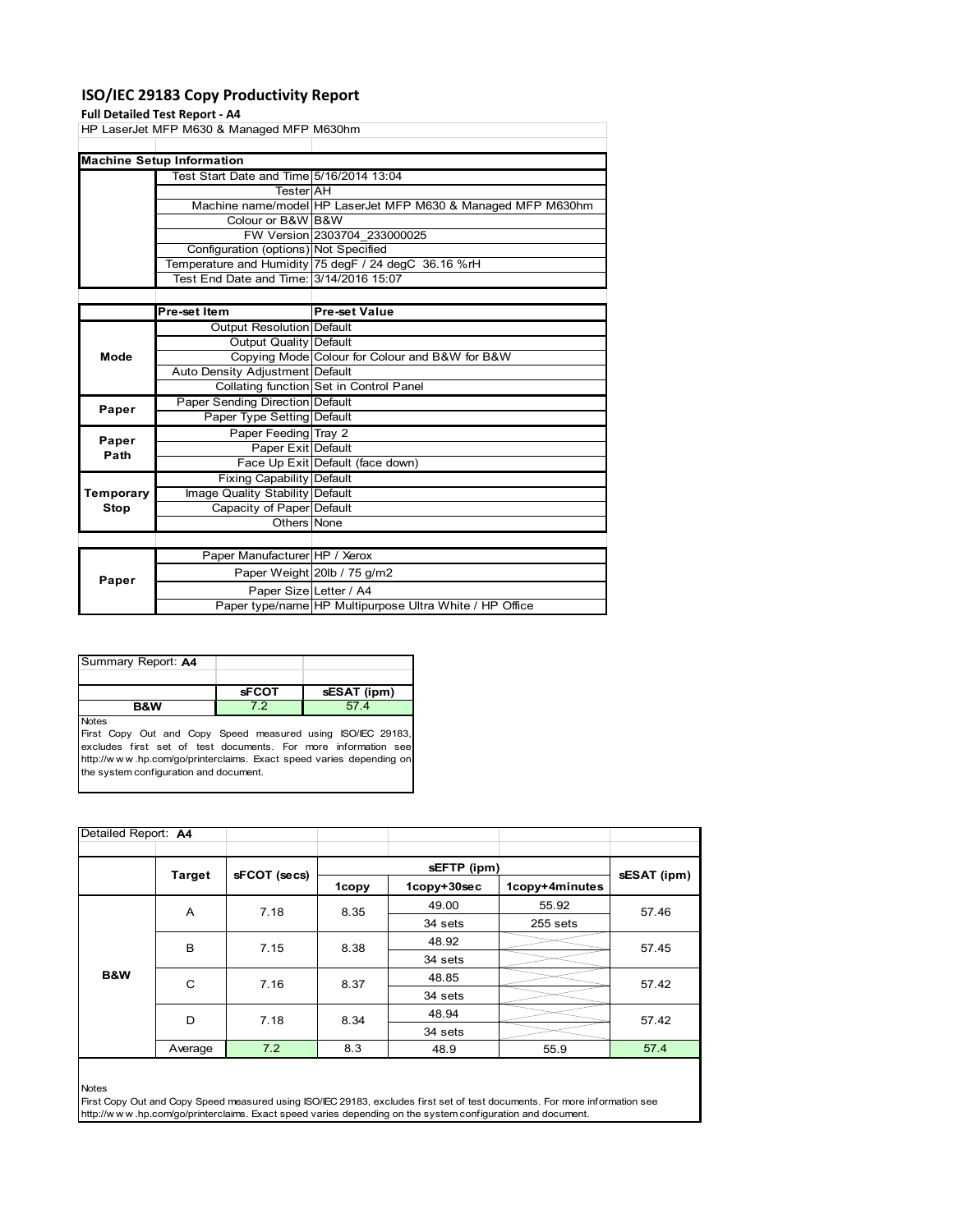# **ISO/IEC 24735 Copy Productivity Report**

Paper Manufacturer HP / Xerox

**Full Detailed Test Report ‐ LETTER**

| <b>Machine Setup Information</b>           |                                                                 |
|--------------------------------------------|-----------------------------------------------------------------|
| Test Start Date and Time 5/15/2014 11:38   |                                                                 |
| <b>Tester</b> AH                           |                                                                 |
|                                            | Machine name/model HP LaserJet MFP M630 & Managed MFP M630hm    |
| Colour or B&W B&W                          |                                                                 |
|                                            | FW Version 2303704 233000025                                    |
| Configuration (options) Not Specified      |                                                                 |
|                                            | Temperature and Humidity 75 degF / 24 degC 30.94 %rH            |
| Test    End Date and Time: 3/14/2016 14:52 |                                                                 |
|                                            |                                                                 |
| Pre-set Item                               | <b>Pre-set Value</b>                                            |
| Output Resolution Default                  |                                                                 |
| Output Quality Default                     |                                                                 |
| Copying Mode Default                       |                                                                 |
| Auto Density Adjustment Default            |                                                                 |
|                                            | Collating function Activated (if not activated in default mode) |
| Paper Sending Direction Default            |                                                                 |
| Paper Type Setting Default                 |                                                                 |
|                                            | Paper Feeding Standard cassette                                 |
|                                            | Paper Exit Standard exit tray                                   |
| Face Up Exit Default                       |                                                                 |
| <b>Fixing Capability Default</b>           |                                                                 |
| Image Quality Stability Default            |                                                                 |
| Capacity of Paper Default                  |                                                                 |
|                                            | Others Default                                                  |

|                         |                        | Paper Weight 20lb / 75 g/m2                   |                          |                  |                |                |
|-------------------------|------------------------|-----------------------------------------------|--------------------------|------------------|----------------|----------------|
|                         | Paper Size Letter / A4 |                                               |                          |                  |                |                |
|                         |                        |                                               |                          |                  |                |                |
|                         |                        |                                               |                          |                  |                |                |
|                         |                        | <b>ISO/IEC 24735 Copy Productivity Report</b> |                          |                  |                |                |
| Detailed Report: LETTER |                        |                                               |                          |                  |                |                |
|                         | Copying                | FSOT (secs)                                   |                          | EFTP (ipm)       |                | ESAT (ipm)     |
|                         | <b>Mode</b>            | 1 set only                                    | 1 set only               | 1 set + $30$ sec | 1 set + $4min$ | $1$ set + 30se |
|                         | 1:1                    |                                               |                          |                  |                |                |
|                         |                        |                                               | $\left( 1$ set $\right)$ |                  |                |                |
| <b>Color Mode</b>       | 1:2                    |                                               |                          |                  |                |                |
|                         |                        |                                               | (1 set)                  |                  |                |                |
|                         |                        |                                               |                          |                  |                |                |

**1 set only 1 set only 1 set + 30sec 1 set + 4min 1 set + 30sec**

|                     | 2.2                                                 |       | $1$ set |         |         |       |
|---------------------|-----------------------------------------------------|-------|---------|---------|---------|-------|
|                     | 1:1                                                 | 10.85 | 22.11   | 51.21   | 58.54   | 60.17 |
|                     |                                                     |       |         | 10 sets | 63 sets |       |
| <b>B&amp;W</b> mode | 1:2                                                 | 13.92 | 17.24   | 35.18   |         | 44.04 |
|                     |                                                     |       |         | 7 sets  |         |       |
|                     | 2:2                                                 | 13.57 | 17.66   | 34.88   |         | 43.94 |
|                     |                                                     |       |         | 7 sets  |         |       |
| Notes               | Reports located: http://www.hp.com/go/printerclaims |       |         |         |         |       |